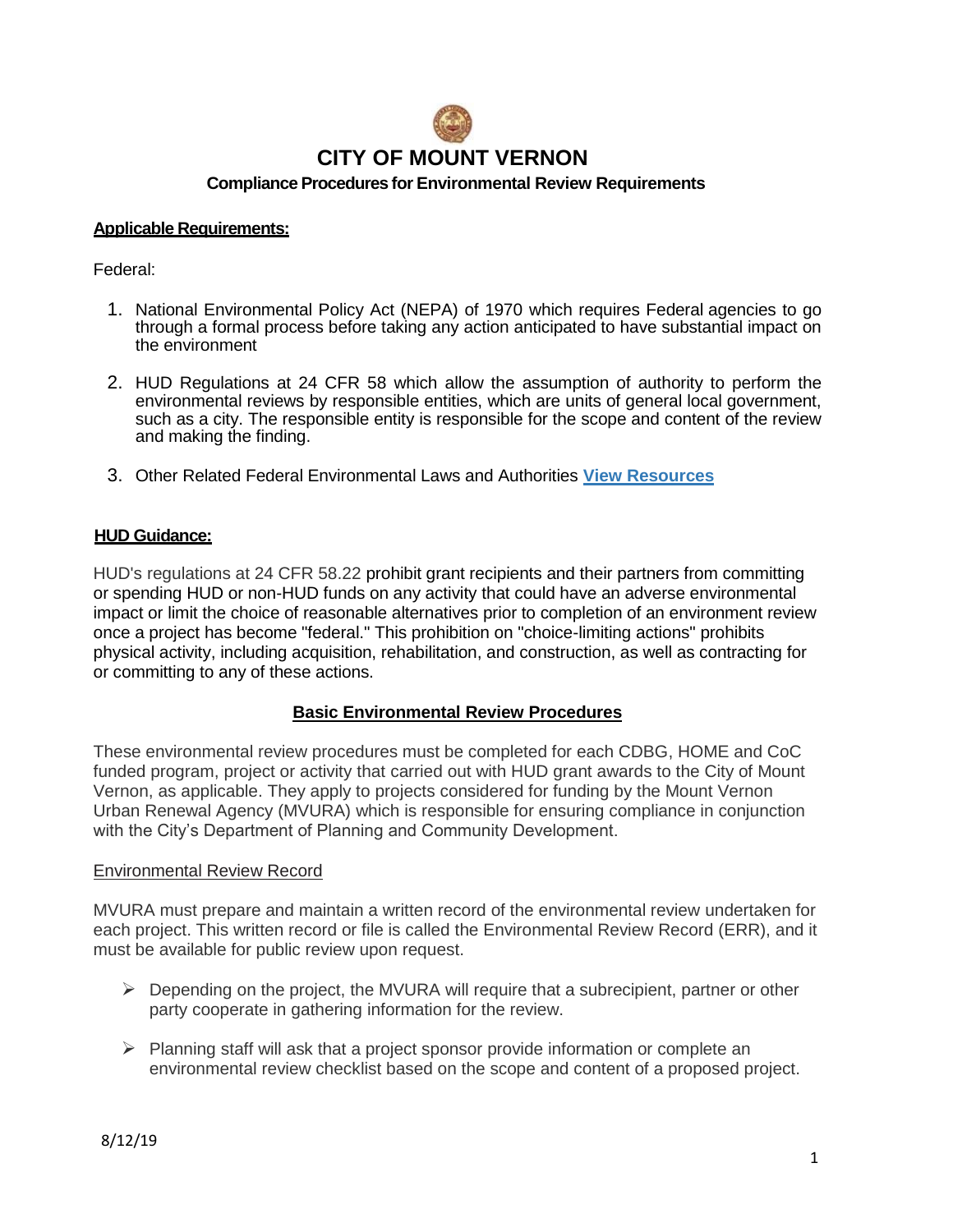$\triangleright$  Staff will utilize that information in determining how a project may be best considered for environmental review, or whether more detailed information will be needed to evaluate that question.

Documents included in the ERR shall:

- $\square$  Describe the project and each of the activities comprising the project, regardless of individual activity funding source; and
- $\square$  Evaluate the effects of the project or the activities on the human environment;
- $\square$  Document compliance with applicable statutes and authorities; and
- $\square$  Record the written determinations and other review findings required by 24 CFR Part 58.

Funding applicants seeking to use grants for acquisition or construction projects should complete an Environmental Checklist to the best of their knowledge and ability. Planning staff will be available to provide consultation or assistance and will review the data gathered upon completion.

# **Categories**

The ERR will vary in length and content depending upon the level of review required for the categories of activities. The four level of environmental reviews are as follows:

- 1. Exempt Activities,
- 2. Categorically Excluded Activities,
- 3. Activities Requiring an Environment Assessment, or
- 4. Activities Requiring an Environmental Impact Statement.

# Process for Clearance

For a site that meets HUD's environmental review standards, the typical outcome is to publish a notice known as a "Finding of No Significant Impact," or "FONSI" in the local paper. That FONSI allows the public to comment directly to HUD on the content of and methodology used to create the ERR for the project.

Public comments, concerns and appropriate resolution by the recipient are extremely important and must be fully documented in the ERR.

Following the comment period, any comments are considered by HUD and through the City's formal request, the ERR may be approved. This is accomplished through a process known as the "Request for Release of Funds and Certification."

For the City of Mount Vernon, the Commissioner of Planning and Development is the certifying official and will sign the official document on behalf of the HUD grantee.